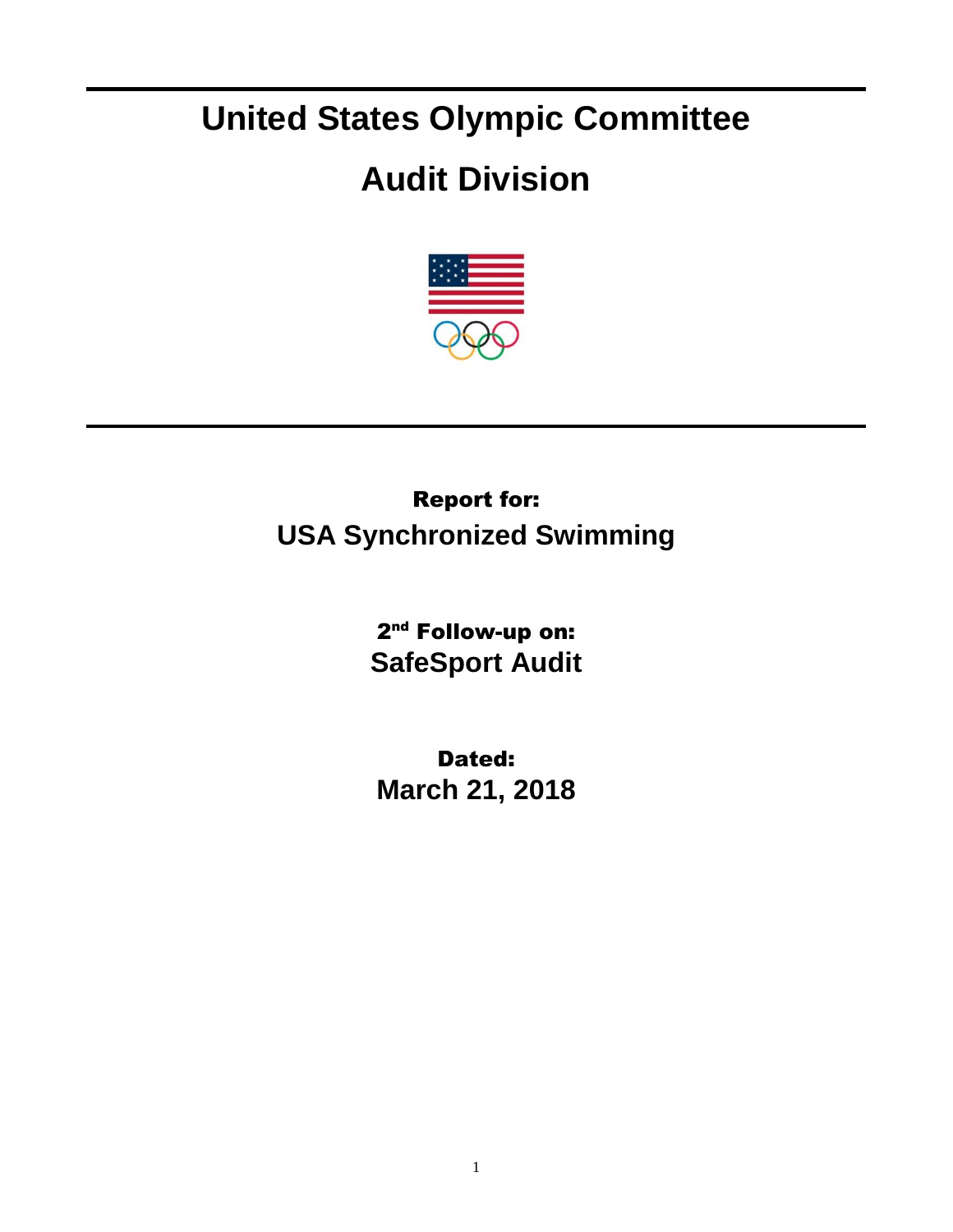UNITED STATES OLYMPIC COMMITTEE 1 Olympic Plaza Colorado Springs, CO 80909



March 21, 2018

Linda Loehndorf President USA Synchronized Swimming

Dear Linda,

The USOC Internal Audit Division continued to follow-up on the status of recommendations from the SafeSport audit of USA Synchronized Swimming (Synchro) dated October 2017. The Follow-up Report dated February 2018 reported three in process recommendations related to the Synchro Athlete Safety Policy. At the end of February 2018, Synchro updated its Athlete Safety Policy to address the outstanding recommendations. All recommendations were implemented and are considered closed.

We thank you and your staff for assisting in the  $2<sup>nd</sup>$  follow-up review.

Sincerely,

pt Julle

Bridget Toelle, CPA, CIA Ellen Senf Senior Director, Audit Staff Auditor

| CC: | Suzanne Lyons         |
|-----|-----------------------|
|     | <b>Rick Adams</b>     |
|     | Gary Johansen         |
|     | <b>Chris McCleary</b> |

Ellen A Senf

Myriam Glez Shari Darst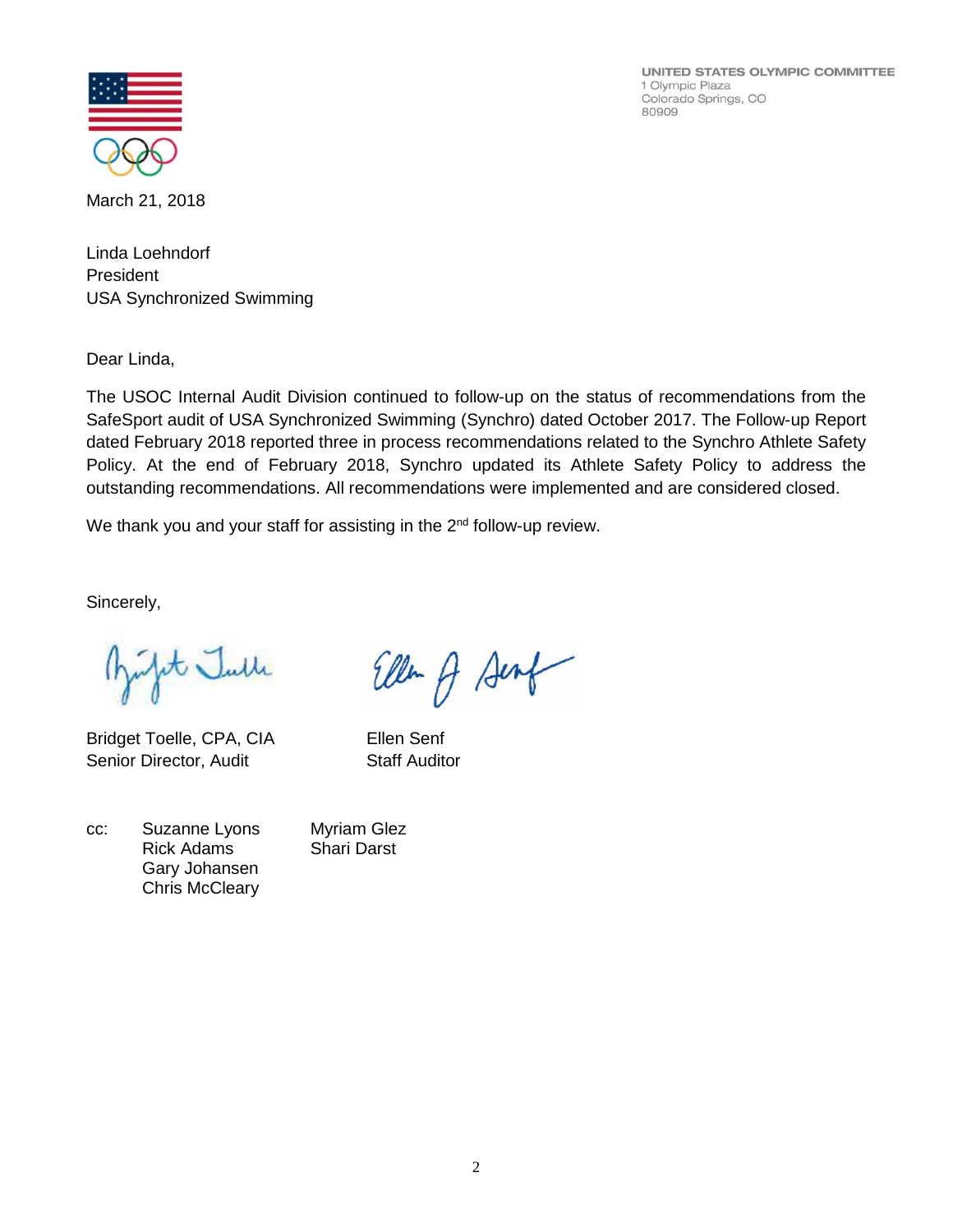

#### *SafeSport 2 nd Follow-up Report*

### **USA Synchronized Swimming**

| <b>Follow-up</b>   | <b>Recommendation</b>                                                                                                                                                                                                                                                                                                                                                                                                                                                                                                                                                                                                                                                                                                                                                                                                                       | <b>Management</b>                                                                                                                                                                                                                                                                                           | $2nd$ Follow-up                                                                                                                                                                                   |
|--------------------|---------------------------------------------------------------------------------------------------------------------------------------------------------------------------------------------------------------------------------------------------------------------------------------------------------------------------------------------------------------------------------------------------------------------------------------------------------------------------------------------------------------------------------------------------------------------------------------------------------------------------------------------------------------------------------------------------------------------------------------------------------------------------------------------------------------------------------------------|-------------------------------------------------------------------------------------------------------------------------------------------------------------------------------------------------------------------------------------------------------------------------------------------------------------|---------------------------------------------------------------------------------------------------------------------------------------------------------------------------------------------------|
| <b>Status</b>      |                                                                                                                                                                                                                                                                                                                                                                                                                                                                                                                                                                                                                                                                                                                                                                                                                                             | <b>Response</b>                                                                                                                                                                                                                                                                                             | <b>Action</b>                                                                                                                                                                                     |
| <b>Implemented</b> | USA Synchro must update all<br>applicable SafeSport-related<br>documentation and administrative<br>materials to define and specifically<br>prohibit the six types of prohibited<br>misconduct identified in the Athlete<br>Safety Standards.                                                                                                                                                                                                                                                                                                                                                                                                                                                                                                                                                                                                | We agree with the condition<br>and recommendation.<br>September is our legislation<br>time and we are currently<br>reviewing our rules and<br>appendices. We will include<br>the recommendation within the<br>next 90 days and these will be<br>posted on website and<br>communicated to the<br>membership. | <b>USA Synchro</b><br>revised its policy in<br>February 2018 to<br>address the<br>recommendation.                                                                                                 |
| <b>Implemented</b> | USA Synchro must require that<br>individuals it formally authorizes,<br>approves, or appoints (a) to a<br>position of authority over, or (b) to<br>have frequent contact with athletes<br>complete criminal background<br>checks and education and training<br>requirements in a timely manner and<br>before they have contact with<br>athletes to provide assurance that<br>they are educated on the<br>requirements of the Athlete Safety<br>Standards. USA Synchro must<br>consistently track and verify criminal<br>background checks and education<br>and training requirements are met for<br>all required individuals. USA Synchro<br>should review the testing results and<br>require all necessary individuals to<br>complete the necessary<br>requirements (i.e., criminal<br>background check and/or education<br>and training). | Since the completion of this<br>audit, the conditions have<br>been fulfilled.                                                                                                                                                                                                                               | USA Synchro has<br>implemented a<br>process to ensure<br>all required<br>individuals<br>complete<br>background checks<br>and SafeSport<br>education before<br>they have contact<br>with athletes. |